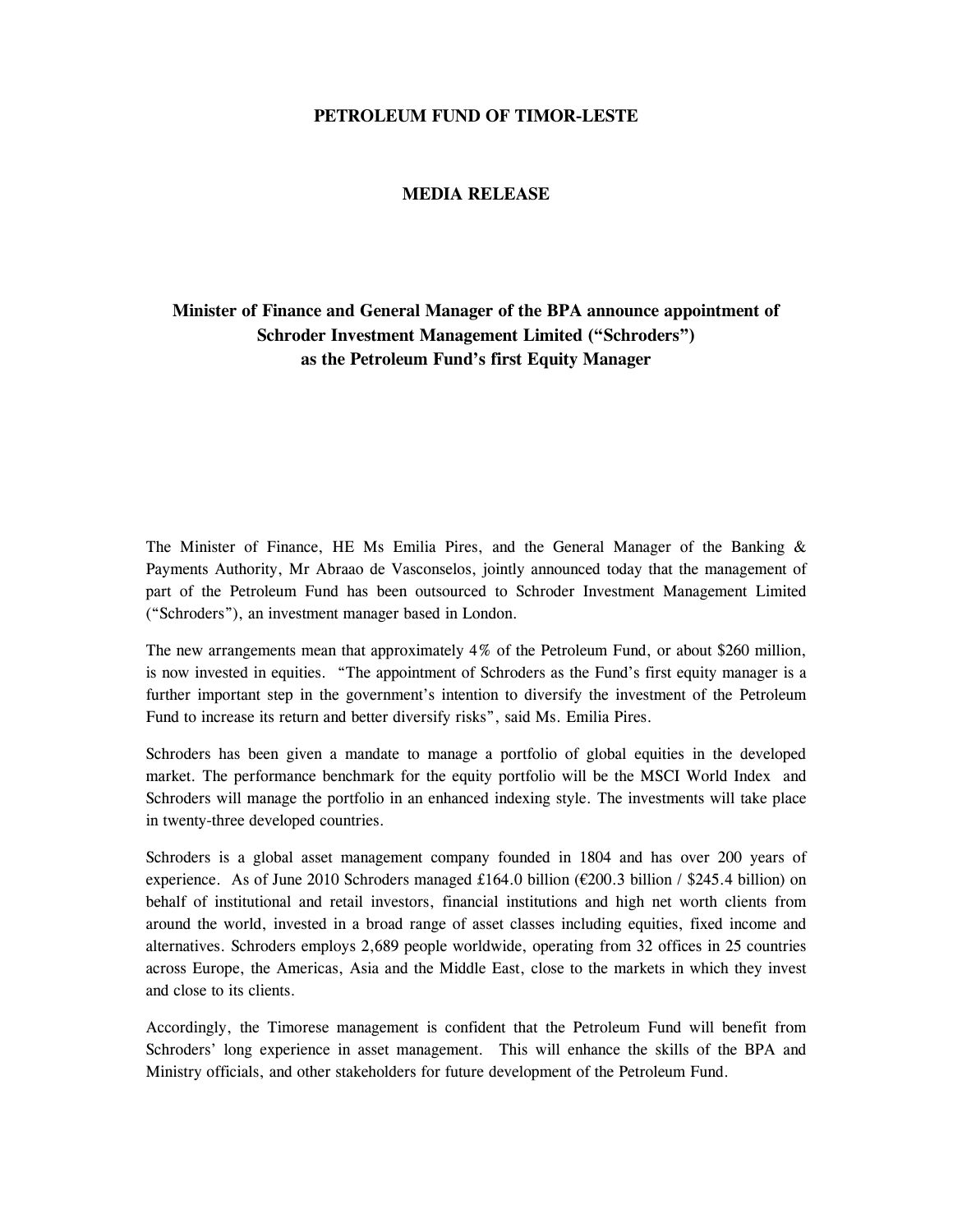Outsourcing the management of part of the portfolio to Schroders does not mean that any funds will be handed over to a foreign organization. "Schroders will provide the BPA with funds management services," said Mr de Vasconselos, "but all securities and cash will continue to be held by the Petroleum Fund's global custodian and registered in the name of the BPA as the operational manager of the Petroleum Fund."

The Minister and the BPA General Manager thanked officials from the Ministry of Finance, the BPA, and members of the Investment Advisory Board who had all worked very hard to achieve this milestone in the Petroleum Fund's history. "The negotiations with Schroders have been very amicable," they said, "but although this is the second time we have outsourced the management of part of our nation's wealth, our officials have had to deal carefully with many complex issues relating to dealing with a commercial funds manager and investing in equities for the first time."

The experience gained by the officials involved will be invaluable for the future appointment of further commercial fund managers, which will allow the Petroleum Fund investments to be invested in a wider range of assets yielding higher expected returns while at the same time better managing financial risks.

The Minister noted that the Petroleum Fund has performed creditably since being established in 2005 but that a process of further diversification still needed to take place. "Investing in government bonds has proved a good position to take in recent years," she said, "but having the whole of the Petroleum Fund invested in government bonds is not an optimal long-term strategy. Therefore, the appointment of Schroders to invest in equities demonstrates the Government's commitment to diversify the Fund into a wider range of assets for a higher expected yield".

"With the appointment of Schroders, the flexibility provided in the current Petroleum Fund Law to invest up to 10% in mainly non-USD denominated government bonds, is fully exploited and further diversification requires changes in the Law" continued the Minister. "The Petroleum Fund Law called for an investment strategy review after five years which is currently ongoing and proposed amendments to the Petroleum Fund Law will shortly be submitted to Parliament for approval."

### **About Schroders**

Schroders is a global asset management company founded in 1804 and has over 200 years of experience. As of June 2010 Schroders managed £164.0 billion ( $\epsilon$ 200.3 billion / \$245.4 billion) on behalf of institutional and retail investors, financial institutions and high net worth clients from around the world, invested in a broad range of asset classes including equities, fixed income and alternatives. Schroders employs 2,689 people worldwide, operating from 32 offices in 25 countries across Europe, the Americas, Asia and the Middle East. Schroders is a listed company on the London Stock Exchange.

Further information about Schroders is available at www.schroders.com